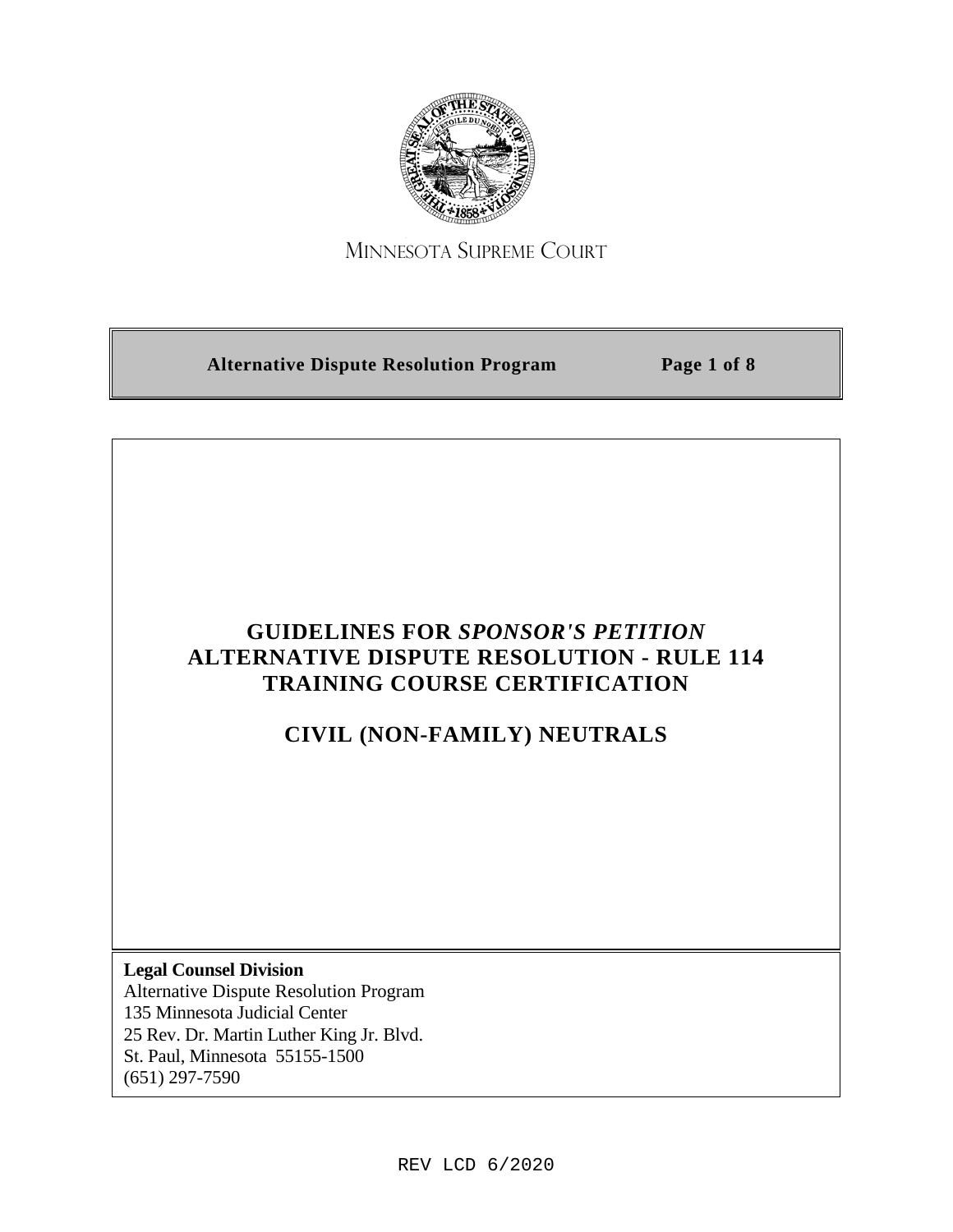Under the Minnesota Rules of General Practice only those individuals who meet the training requirements in Rule 114.13 shall be listed on the roster of qualified neutrals. The State Court Administrator (SCA), through the Legal Counsel Division (LCD), certifies training programs which meet the training criteria. Any sponsor (agency, organization, or person) who provides training may seek training certification. A list of certified training programs is maintained by LCD.

### **APPLICATION REQUIREMENTS**

- 1. Application for training approval shall be submitted on petition forms available from LCD. The petitions must be received *at least* 30 days prior to the scheduled training date(s).
- 2. Training certification is based on Rule 114.13 of the Rules of General Practice.
- 3. The number of hours certified will be based on each contact hour of training. A contact hour shall consist of no less than a sixty minute class session. The number of hours certified will not include time spent on meals, breaks, homework assignments, or unrelated activities.
- 4. Training for mediation, med-arb, and mini-trial services must emphasize *experiential learning* with a minimum of fifteen (15) hours of role-playing.
- 5. Certification will not be granted for trainings consisting solely of television viewing, correspondence work, or self-study. Video, motion picture, or sound tape presentations will not be certified unless a qualified instructor is present to discuss the content and answer questions.

## **FACULTY REQUIREMENTS**

- 1. Instructors shall possess professionally recognized training and experience in the assigned subject area.
- 2. Instructors shall be familiar with the alternative dispute resolution methods and all laws and rules pertaining to any of these methods.
- 3. Instructors shall provide a suitable learning environment and assist students and answer questions related to the training.

### **COORDINATOR REQUIREMENTS**

- 1. The sponsor shall designate a **coordinator** who is responsible for supervising the training and assuring compliance with the statutes and rules governing alternative dispute resolution methods.
- 2. The coordinator shall notify LCD of the date and location of each subsequent presentation of a certified training. Any change in faculty or course content must also be noted.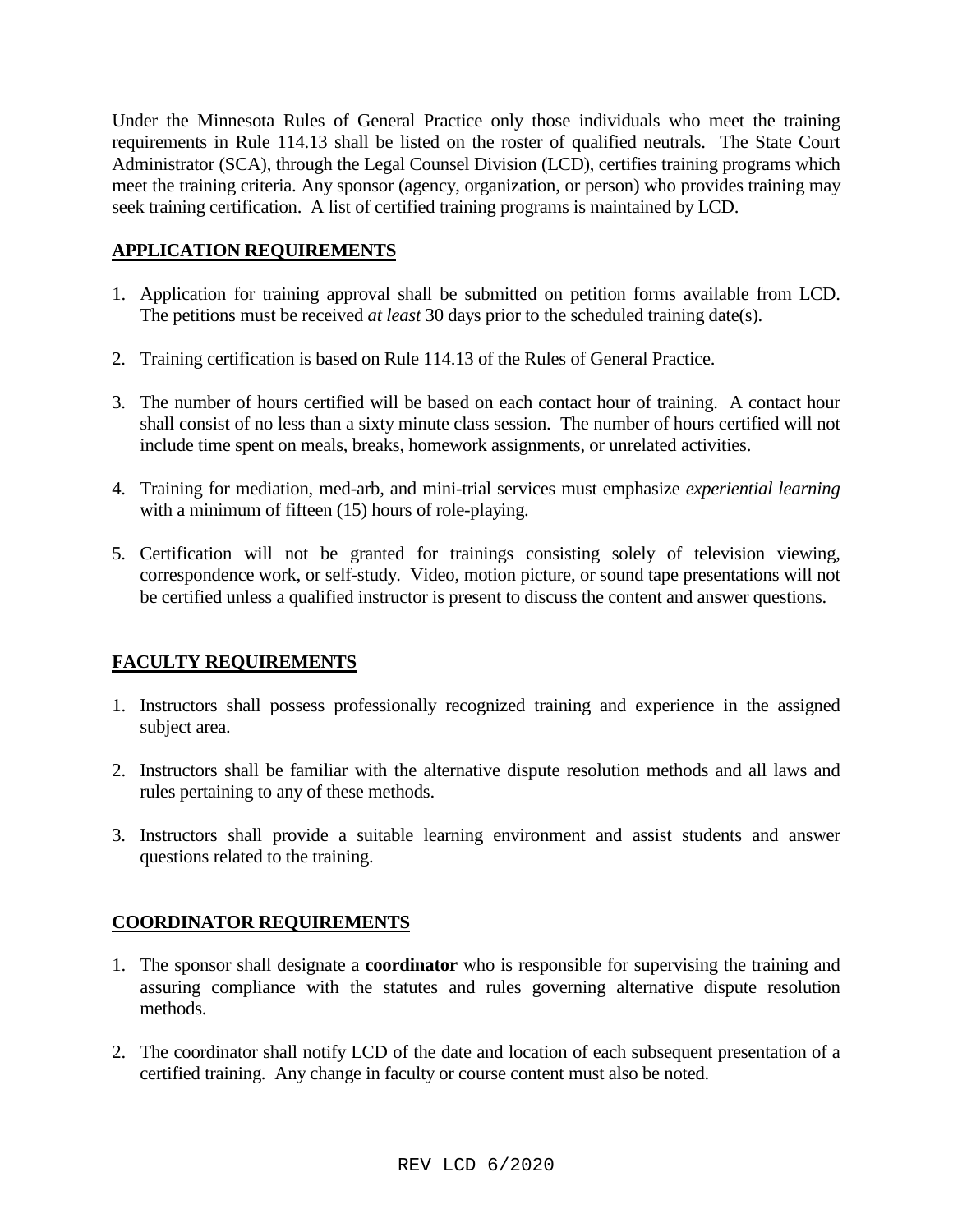### **FACILITIES**

1. In-person trainings shall be conducted in a comfortable classroom or other facility which provides space and equipment appropriate for the learning activities.

### **ADVERTISING**

- 1. Trainings must be certified in writing by LCD in order to be advertised as *certified alternative dispute resolution training.*
- 2. A sponsor may make a written request to use the term "certification pending", if a petition for certification has been made to LCD. Permission must be granted by LCD to use "certification pending".
- 3. When a sponsor receives written notice from LCD of certification, advertising may include the statement, "This training has been certified for ( ) hours of alternative dispute resolution training by the State Court Administrator (SCA)".
- 4. Advertising must be truthful, clear, and not deceptive or misleading.

### **FAILURE TO COMPLY**

1. Failure to comply with these guidelines will result in loss of certification of the training until full compliance with all requirements has been met.

*1/1/03*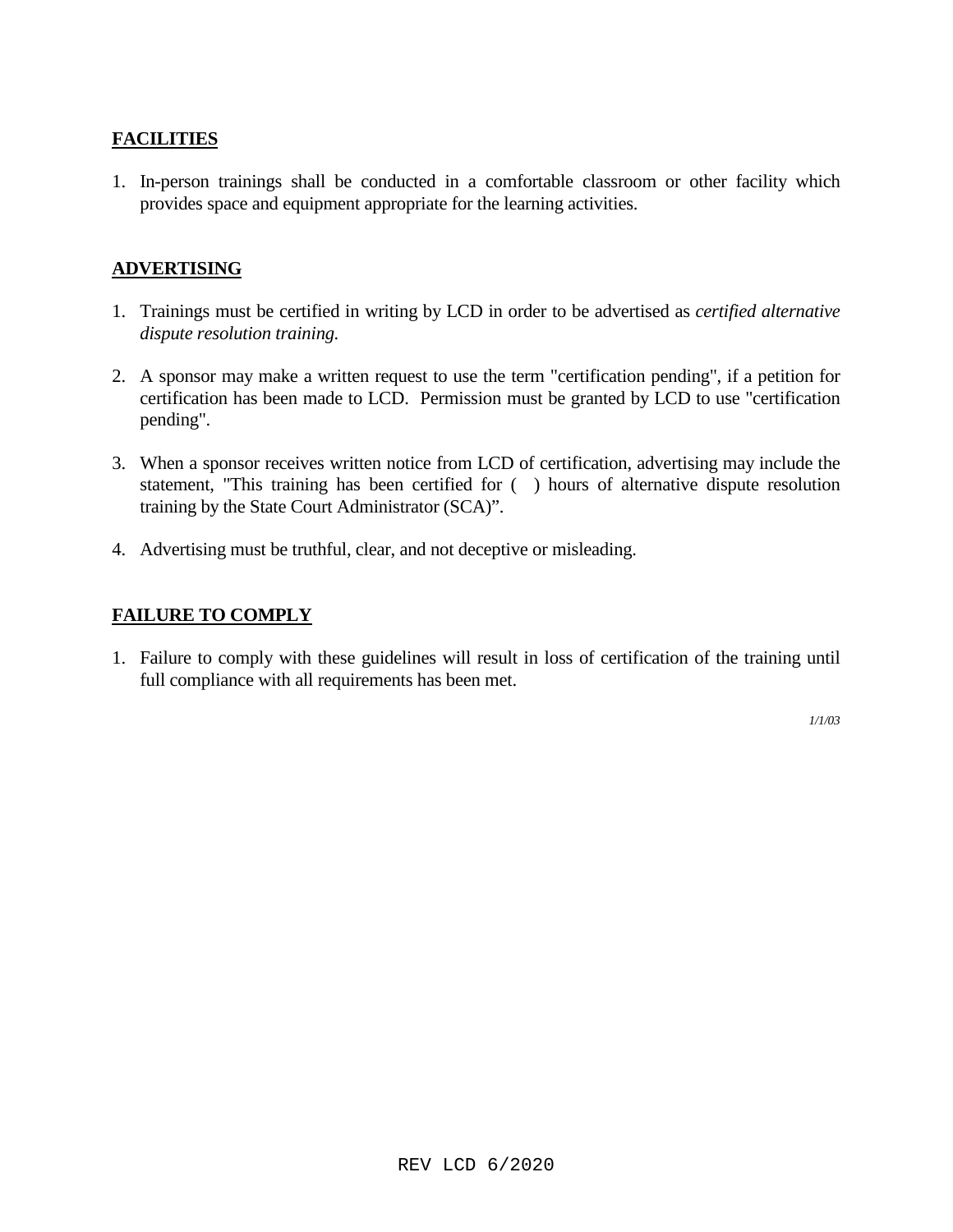# MINNESOTA JUDICIAL BRANCH

*1/1/03*

# SPONSOR'S PETITION ALTERNATIVE DISPUTE RESOLUTION - RULE 114

CIVIL (NON-FAMILY) NEUTRALS TRAINING CERTIFICATION

# **TRAINING INFORMATION**

| Title:                                                                                                                                                                                                                                             |      |
|----------------------------------------------------------------------------------------------------------------------------------------------------------------------------------------------------------------------------------------------------|------|
| Date(s):                                                                                                                                                                                                                                           |      |
| Location:                                                                                                                                                                                                                                          |      |
| Sponsor:                                                                                                                                                                                                                                           |      |
| Coordinator:                                                                                                                                                                                                                                       |      |
| <u> Alexandria de la contrada de la contrada de la contrada de la contrada de la contrada de la contrada de la c</u>                                                                                                                               |      |
| Address:                                                                                                                                                                                                                                           |      |
| City/State/Zip:                                                                                                                                                                                                                                    |      |
| Telephone:<br><u>and the community of the community of the community of the community of the community of the community of the community of the community of the community of the community of the community of the community of the community</u> | Fax: |
| Email:                                                                                                                                                                                                                                             |      |

 $\Box$  I agree to receive a signed, scanned, copy of the approval.

# **FOCUS OF THE TRAINING**

Training will fulfill Rule 114 requirements for:

Civil Facilitative/Hybrid

 $\Box$  Civil Adjudicative/Evaluative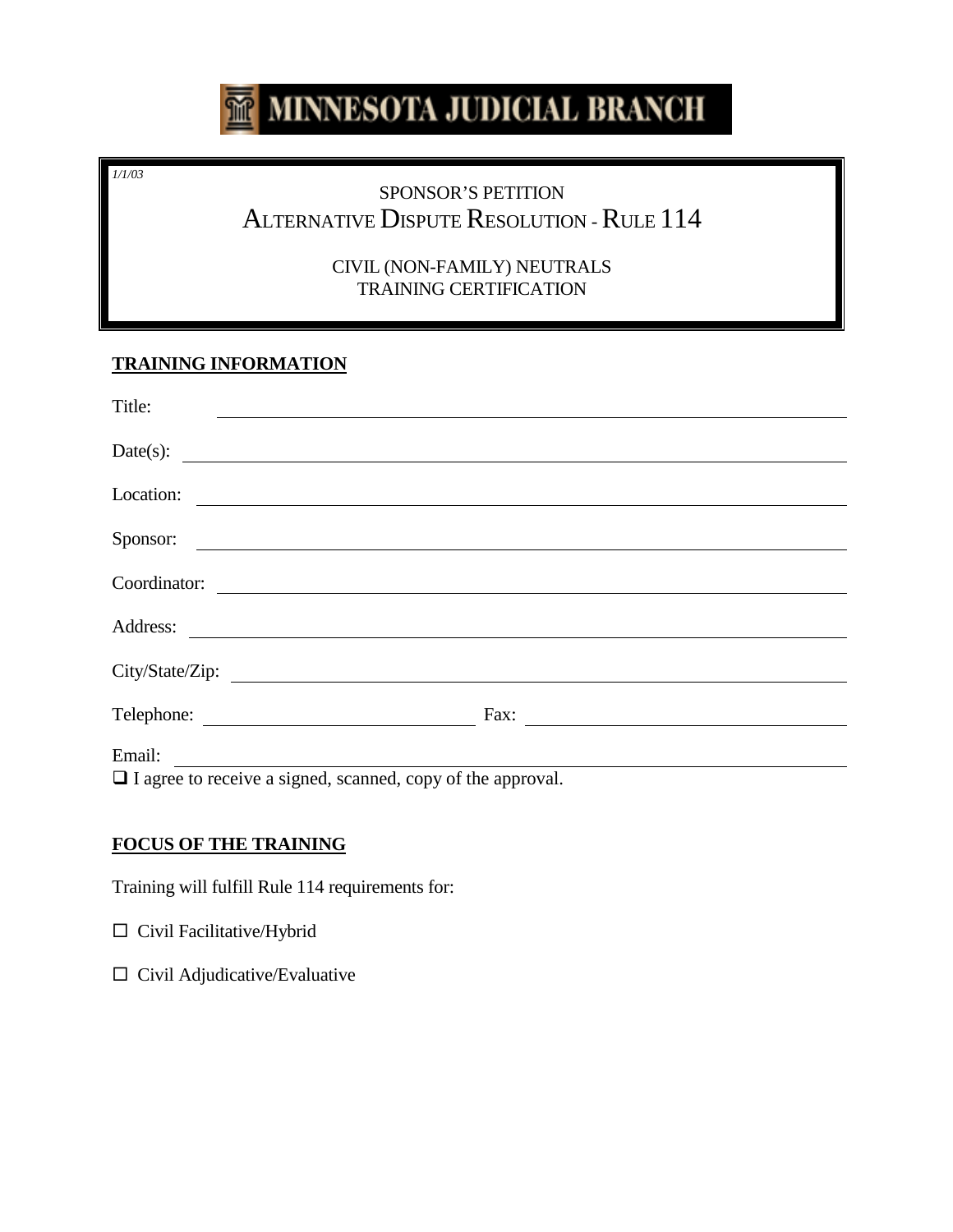#### **TRAINING FOR CIVIL FACILITATIVE/HYBRID**

(Mediation, Mediation-Arbitration, Mini-Trial Processes)

- 1. Indicate *by name* the segments of the training agenda that deal with each of the following topics.
	- a) Conflict resolution and mediation theory, including causes of conflict and interest-based versus positional bargaining and models of conflict resolution.
	- b) Mediation skills and techniques, including information gathering skills, communication skills, problem solving skills, interaction skills, conflict management skills, negotiation techniques, caucusing, cultural and gender issues and power balancing.
	- c) Components in the mediation process, including an introduction to the mediation process, fact gathering, interest identification, option building, problem solving, agreement building, decision making, closure, drafting agreements, and evaluation of the mediation process.
	- d) Mediator conduct, including conflicts of interest, confidentiality, neutrality, ethics, standards of practice and mediator introduction pursuant to the Civil Mediation Act, Minn. Stat. § 572.31 and the Rule 114 Code of Ethics (Gen. Rules of Prac 114 Appendix).
	- e) Rules, statutes and practices governing mediation in the trial court system, including these rules, Special Rules of Court, and applicable statutes, including the Civil Mediation Act.

- 2. \_\_\_\_\_\_\_\_\_\_ Total number of instruction hours (60 minutes of instruction 1 credit hour)
- 3. \_\_\_\_\_\_\_\_\_\_ Number of hours of lecture (15 hour maximum)
- 4. \_\_\_\_\_\_\_\_\_\_ Number of hours of role-playing (15 hour minimum)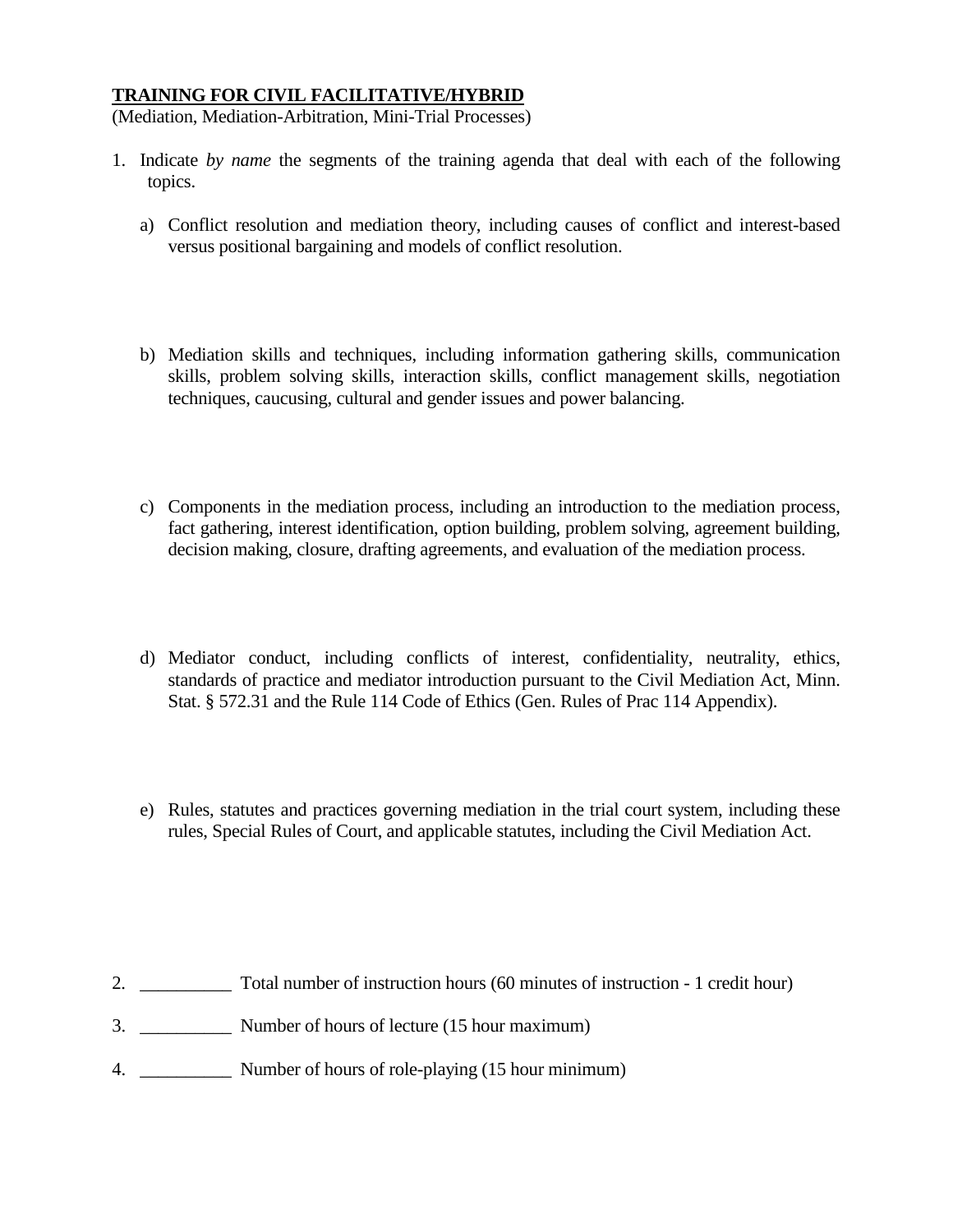#### **TRAINING FOR CIVIL ADJUDICATIVE/EVALUATIVE**

(Arbitration, Summary Jury Trial, Early Neutral Evaluation, Consensual Special Magistrate Processes)

- 1. Indicate *by name* the segments of the training agenda that deal with each of the following topics.
	- a) Pre-hearing communications between parties and between parties and neutral.
	- b) Components of the hearing process including evidence; presentation of the case; witness, exhibits, and objectives; awards; and dismissals.
	- c) Settlement techniques.

- d) Rules, statutes, and practices covering arbitration in the trial court system, including Supreme Court Alternative Dispute Resolution Rules, special rules of court and applicable state and federal statutes.
- e) Management of presentations made during early neutral evaluation procedures and moderated settlement conferences.

2. \_\_\_\_\_\_\_\_\_\_ Total number of instruction hours (60 minutes of instruction - 1 credit hour)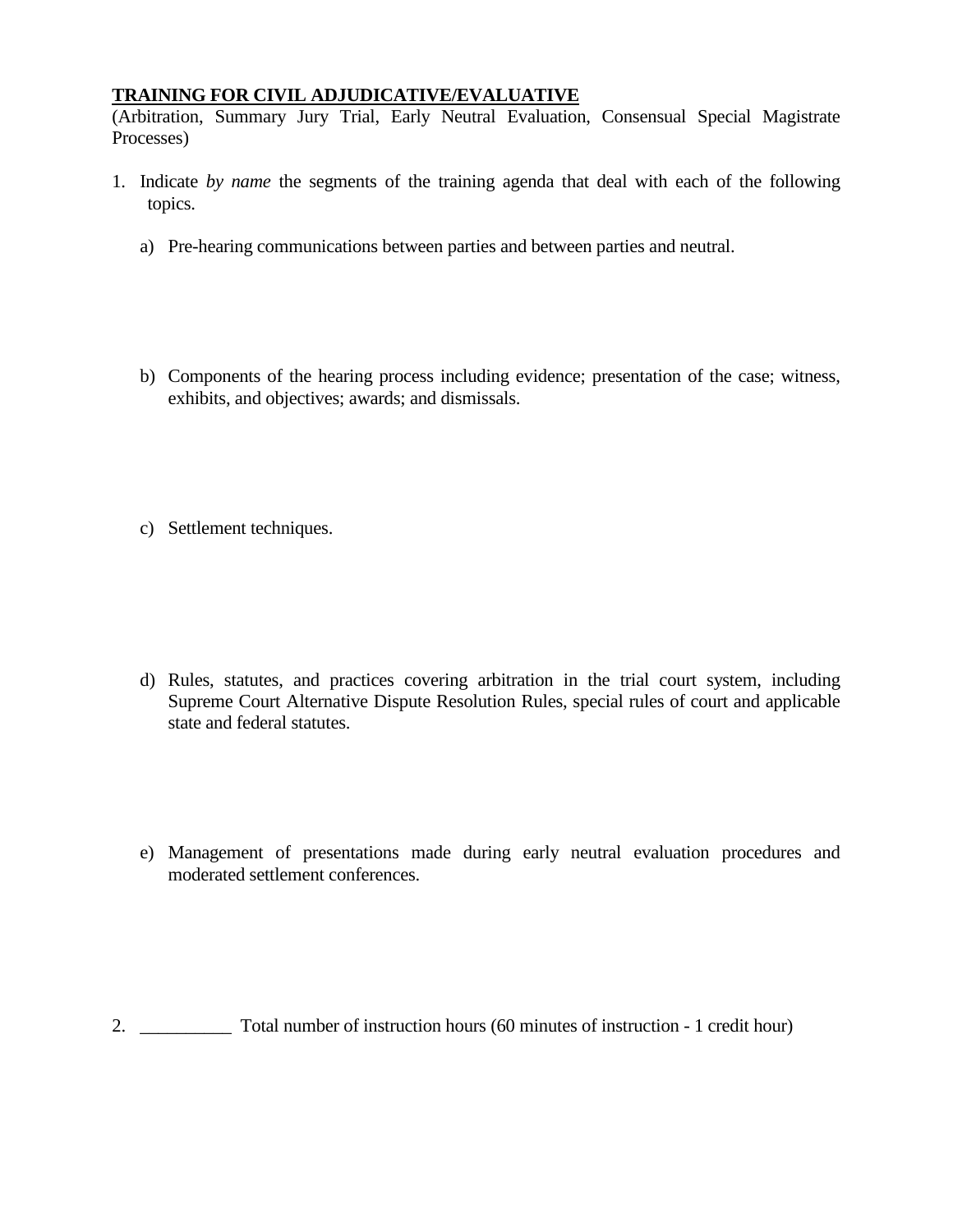### **FACULTY/SPEAKERS**

Please provide: (1) name, (2) title, (3) area of expertise for this course, and (4) applicable experience. Attach supplemental sheet(s) if necessary.

| $\frac{1}{2}$ .             |
|-----------------------------|
| 2. $\overline{\phantom{a}}$ |
| $\frac{3}{2}$               |
|                             |
| $\frac{4}{2}$               |
| 1.                          |
| 2. $\qquad$                 |
| $\frac{3}{2}$               |
| 4. $\qquad \qquad$          |
|                             |
| 1. $\overline{\phantom{a}}$ |
| 2. $\overline{\phantom{a}}$ |
|                             |
| $\frac{3}{2}$               |
| 4.                          |

#### **TRAINING OUTLINE**

Include a training agenda/brochure with this completed form. A training agenda should indicate the time allocations and subject matter of each segment of the training.

### **EVALUATION FORMS**

- \_\_\_Participant critique submitted at end of session
- \_\_\_Survey to be sent out after program
- $\qquad \qquad$   $\qquad$   $\qquad$   $\qquad$   $\qquad$   $\qquad$   $\qquad$   $\qquad$   $\qquad$   $\qquad$   $\qquad$   $\qquad$   $\qquad$   $\qquad$   $\qquad$   $\qquad$   $\qquad$   $\qquad$   $\qquad$   $\qquad$   $\qquad$   $\qquad$   $\qquad$   $\qquad$   $\qquad$   $\qquad$   $\qquad$   $\qquad$   $\qquad$   $\qquad$   $\qquad$   $\qquad$   $\qquad$   $\qquad$   $\qquad$   $\qquad$   $\$